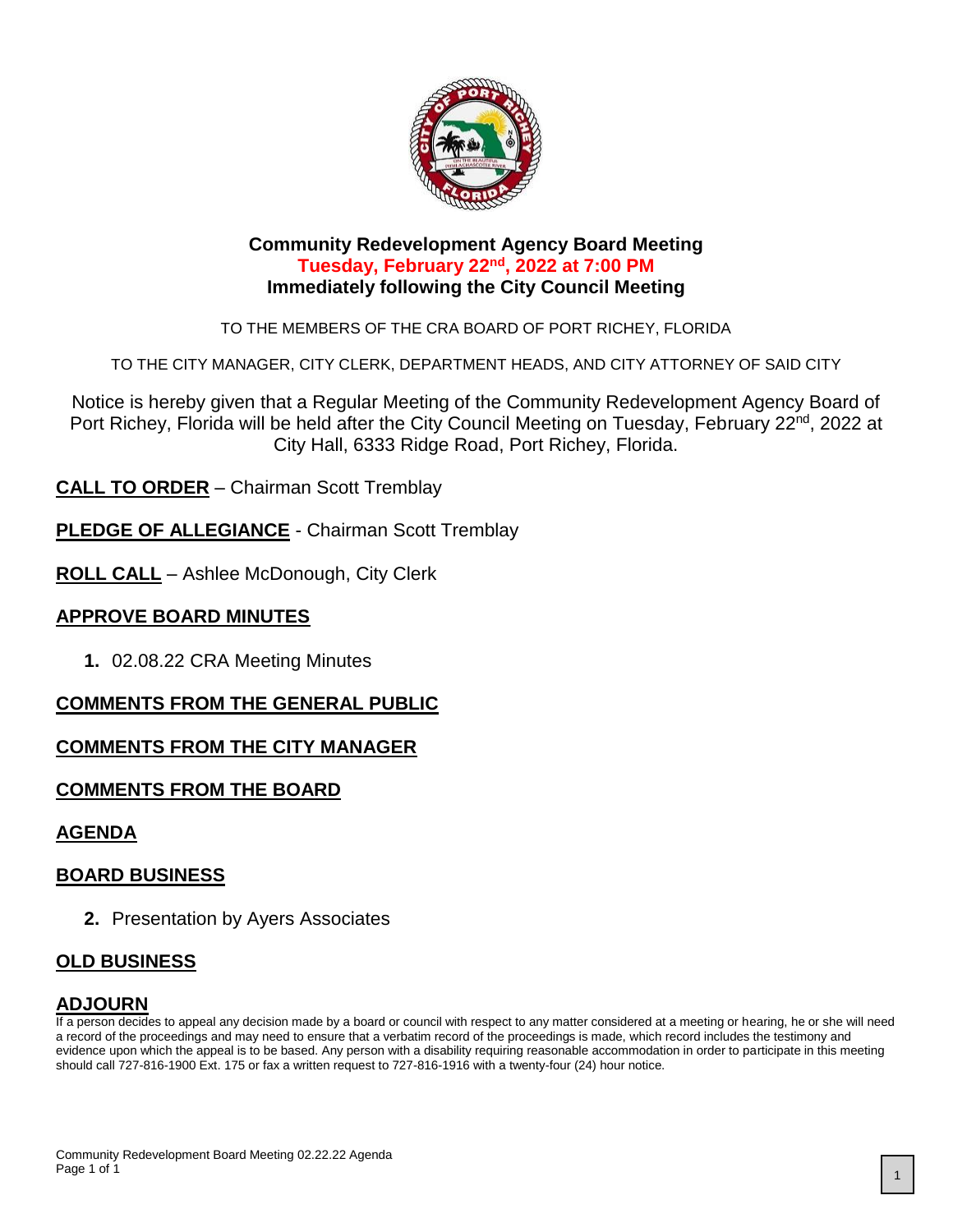**File Attachments for Item:**

# **1. 02.08.22 CRA Meeting Minutes**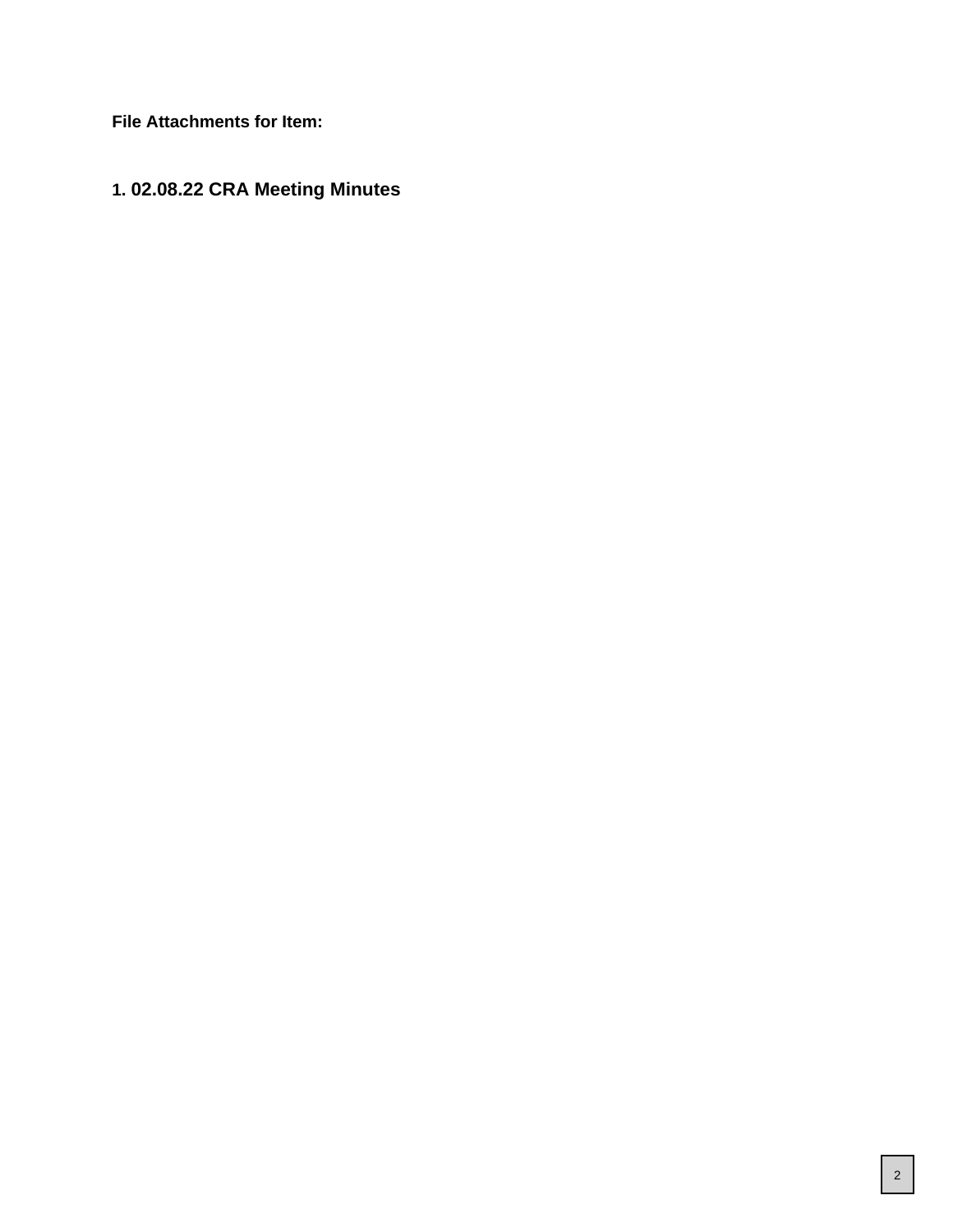

#### **Community Redevelopment Agency Meeting Tuesday, February 08, 2022, at 7:00 PM**

# **MINUTES**

**CALL TO ORDER** – Member Tom Kinsella

**PLEDGE OF ALLEGIANCE** – Member Tom Kinsella

**ROLL CALL** – Ashlee McDonough, City Clerk

#### **PRESENT**

Member Linda Rodriguez Member Jennie Sorrell Member Todd Maklary Member Tom Kinsella

## **ABSENT**

Chairman Scott Tremblay

## **APPROVE BOARD MINUTES**

#### **1. 01.25.22 CRA Board Minutes**

A motion is made to approve the 01.25.22 Community Redevelopment Agency Board Minutes.

The motion was made by Member Sorrell, Seconded by Member Rodriguez. Voting Yea: Member Rodriguez, Member Sorrell, Member Maklary, Member Kinsella

#### **COMMENTS FROM THE GENERAL PUBLIC**

Dave Mueller: 5439 Bluepoint Drive - Mr. Mueller stated at the last CRA meeting there was a lot of discussion on the placements of sidewalks. Mr. Mueller advised Treadway Drive is 20 feet wide presently, and the new design plans include the sidewalk with the roadway to equal the 20 feet and asked how is this feasible.

## **COMMENTS FROM THE BOARD**

No comments were made from the Board.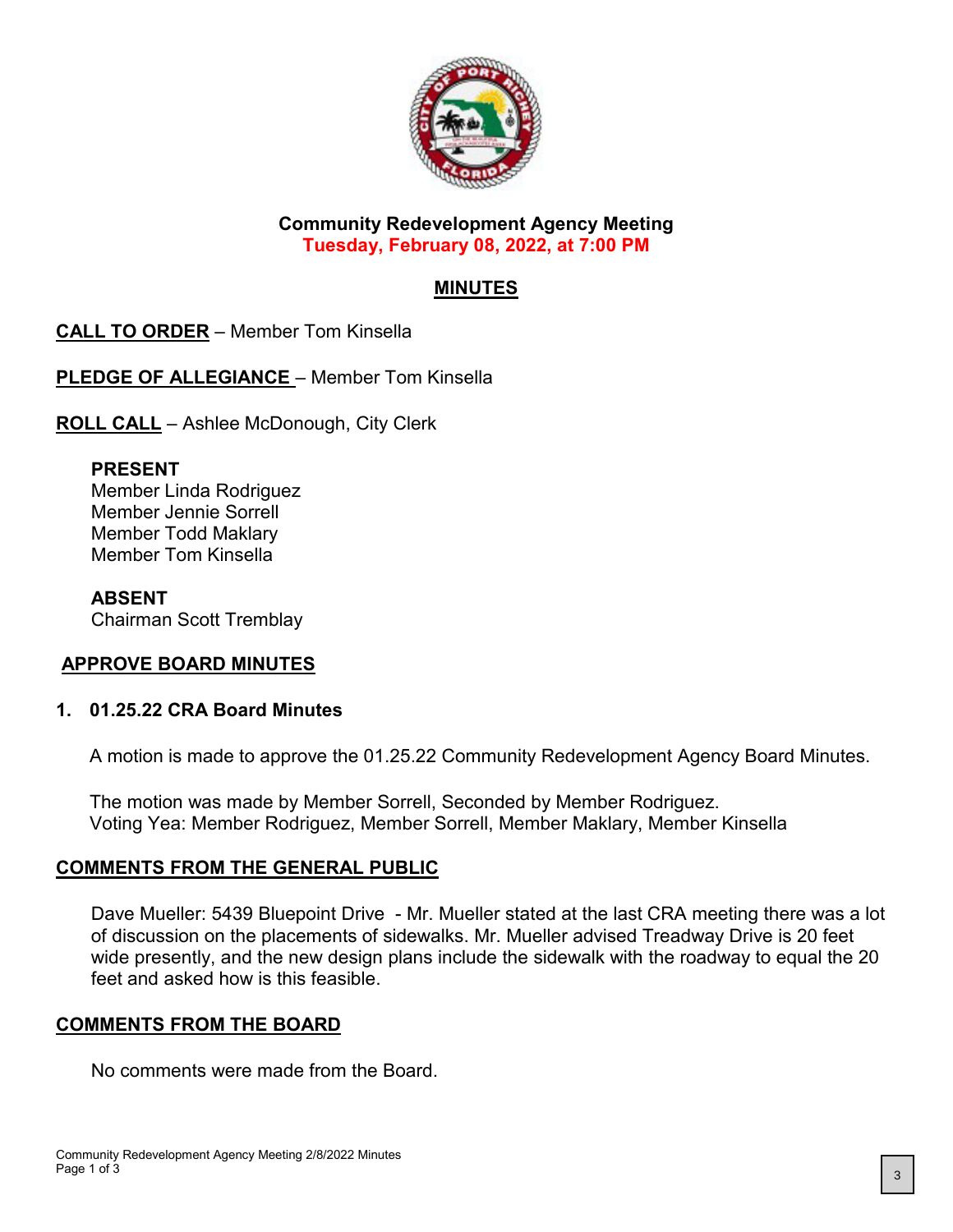#### **AGENCY BUSINESS**

#### **2. Cost Estimate Update from Ayers Associates**

Matthew Ivie with Ayers Associates advised the Board he has reached out to survey companies with a 6-8 week lead time and recommended the City combine phase one (1) and two (2) to help cut down on construction costs.

The City Manager stated he agrees with Ayers Associates to have phase one (1) and two (2) together and put out to bid package including both phases.

Member Rodriguez asked if the City has a list of what phase on (1) and two (2) consists of, and what would the City be saving by combining the phases. The City Manager stated he will get Member Rodriguez a list. Matthew Ivie stated the City would be saving roughly 20% in costs depending on the contractor.

Member Maklary advised the cost of phase one (1) has already gone up from the original stated cost, and now adding another phase would cost the City roughly three million dollars. Member Maklary stated if the City combines the phases it will hinder other projects throughout the City. Member Maklary asked if the City could bid out phase one and then see what it would cost to add on phase two (2).

Member Sorrell stated she is not in favor of combining Phase one (1) and two (2) due to not enough information on phase two (2).

The Board had a continued discussion with Ayers Associate Matthew Ivie on pricing out all three phases before moving forward.

Matthew Ivie advised he will try to have the pricing by the next CRA meeting.

#### **3. Request for Removal of CRA Penalty and Interest Fees**

The City Manager advised the Board he received a letter from Pasco County Administrator Dan Biles requesting the City of Port Richey wave CRA penalty and late fees.

Member Sorrell stated she agrees the City should wave the late fees and penalty.

Member Maklary also stated he also agrees the City should wave the late fees and penalty.

Dave Mueller: 5439 Bluepoint Drive - Mr. Mueller asked the Board how much in fees is the City waving and will this kind of request be reciprocated from Pasco County if needed in the future.

A motion is made to approve Member Tom Kinsella to sign the letter approving the removal of the CRA penalty and late fees.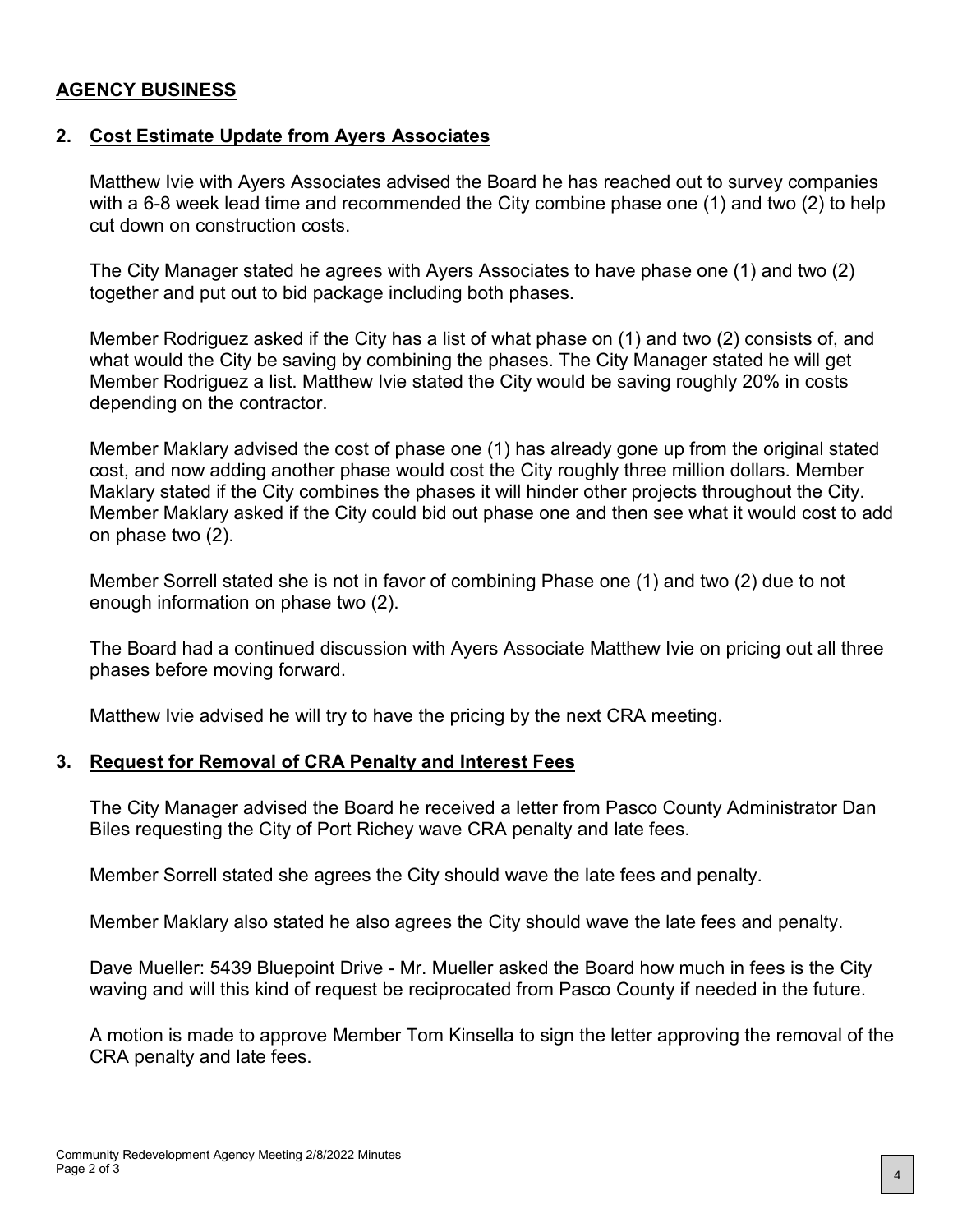The motion was made by Member Sorrell, Seconded by Member Maklary. Voting Yea: Member Rodriguez, Member Sorrell, Member Maklary, Member Kinsella

#### **4. Discussion of the Community Redevelopment Agency (CRA) Boundary Change**

The City Manager stated one of the recommendations of the CRA audit was to evaluate boundary changes, and advised the Finance department has put together more information on removing Harbor Isles as it is no longer considered a blighted area.

Member Jennie Sorrell stated she is in favor of removing the Harbor Isles Subdivision from the CRA boundary.

Member Maklary stated he agrees with removing Harbor Isles in good faith with Pasco County

City Attorney Mathieu advised the Board that if the City removes Harbor Isles no more CRA funds will be spent in that area.

A motion is made to move forward with the process of removing Harbor Isles from the CRA boundary.

The motion was made by Member Sorrell, Seconded by Member Rodriguez. Voting Yea: Member Rodriguez, Member Sorrell, Member Maklary, Member Kinsella

#### **ADJOURN**

A motion is made to adjourn the 02.08.22 Community Redevelopment Agency Board Meeting.

The motion was made by Member Maklary, Seconded by Member Sorrell. Voting Yea: Member Rodriguez, Member Sorrell, Member Maklary, Member Kinsella

**Submitted By:**

\_\_\_\_\_\_\_\_\_\_\_\_\_\_\_\_\_\_\_\_

\_\_\_\_\_\_\_\_\_\_\_\_\_\_\_\_\_\_\_\_

**Approved By:**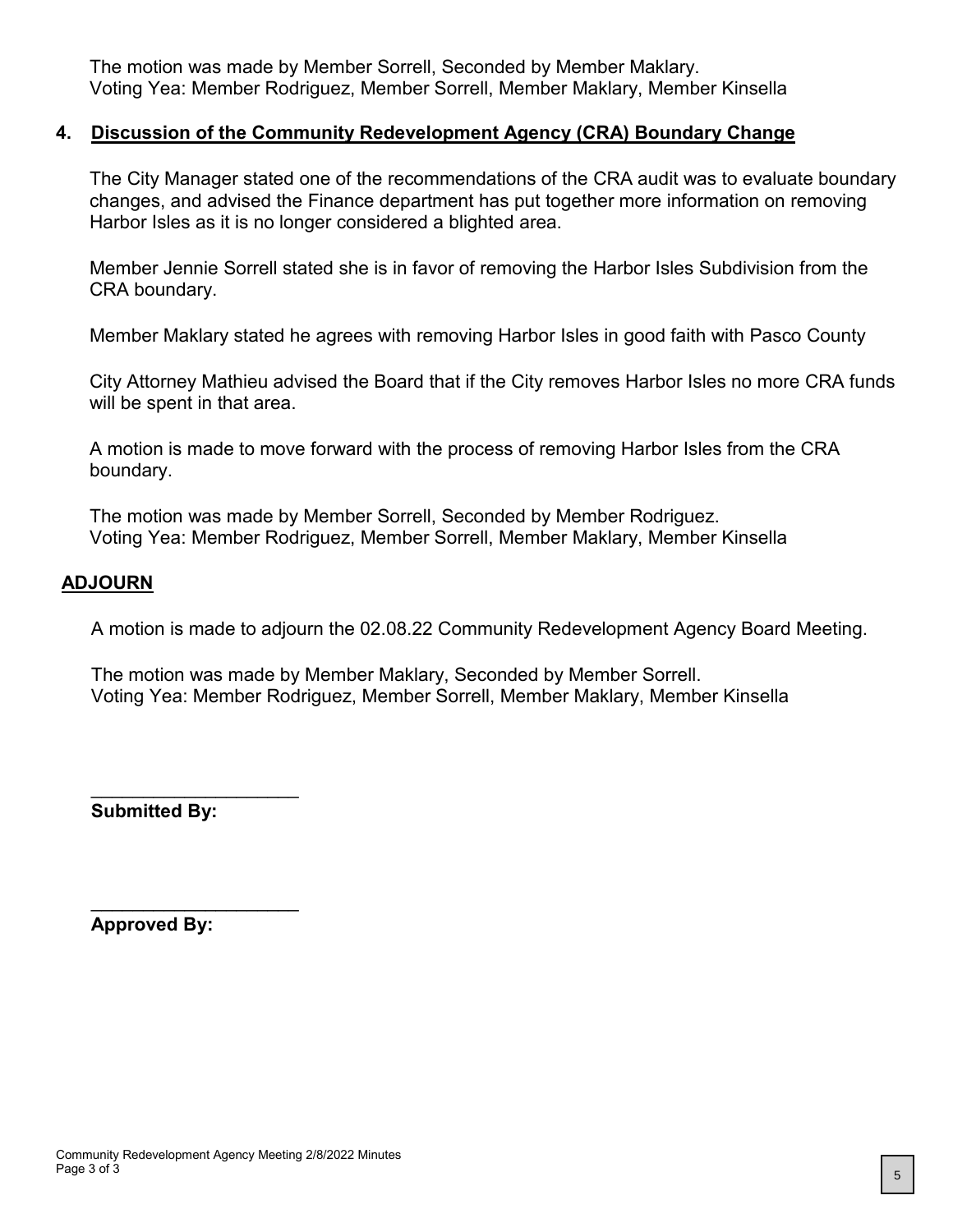**File Attachments for Item:**

## **2. City Of Port Richey**

#### **Community Redevelopment Agency Board Meeting**

**ITEM NO: 2 DATE: 02.22.2022**

**SUBJECT:** Presentation by Ayers Associates

#### **AGENDA SECTION:** Board Business

## **RECOMMENDED BOARD ACTION:**

Request motion to approve Ayres Associates to proceed with the combination of Phases I and II, proceed with necessary work to do so.

## **BACKGROUND SUMMARY:**

The Community Redevelopment Agency (CRA) Board requested additional pricing information for the boardwalk on the north side of Treadway Drive, a cost/benefit of combining Phases I and II, and overall status. Ayres will present on the requested information.

## **FISCAL IMPACT/COST/REVENUE STATEMENT:**

To be determined.

# **ATTACHMENT(S):**

None at this time